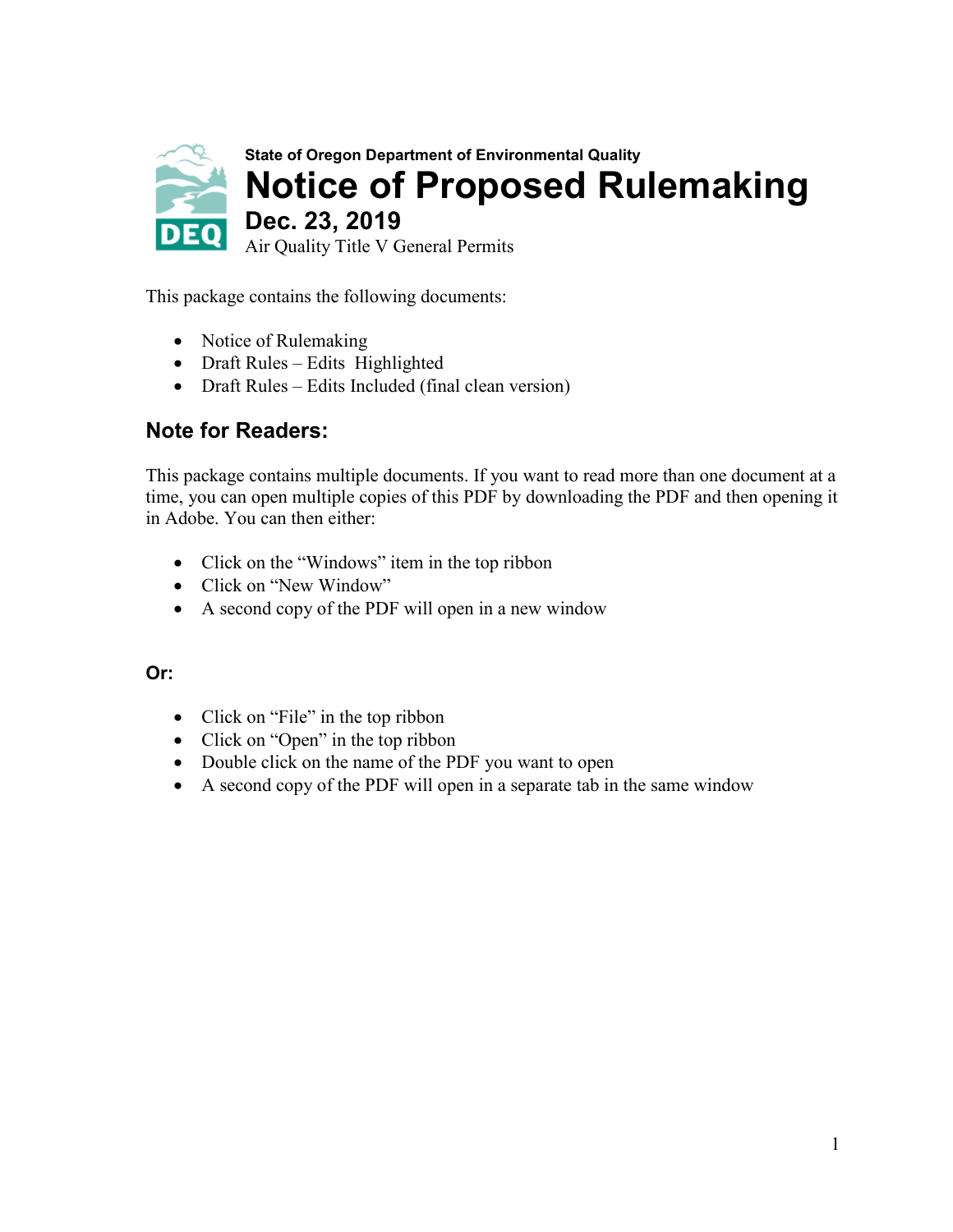## **Table of Contents**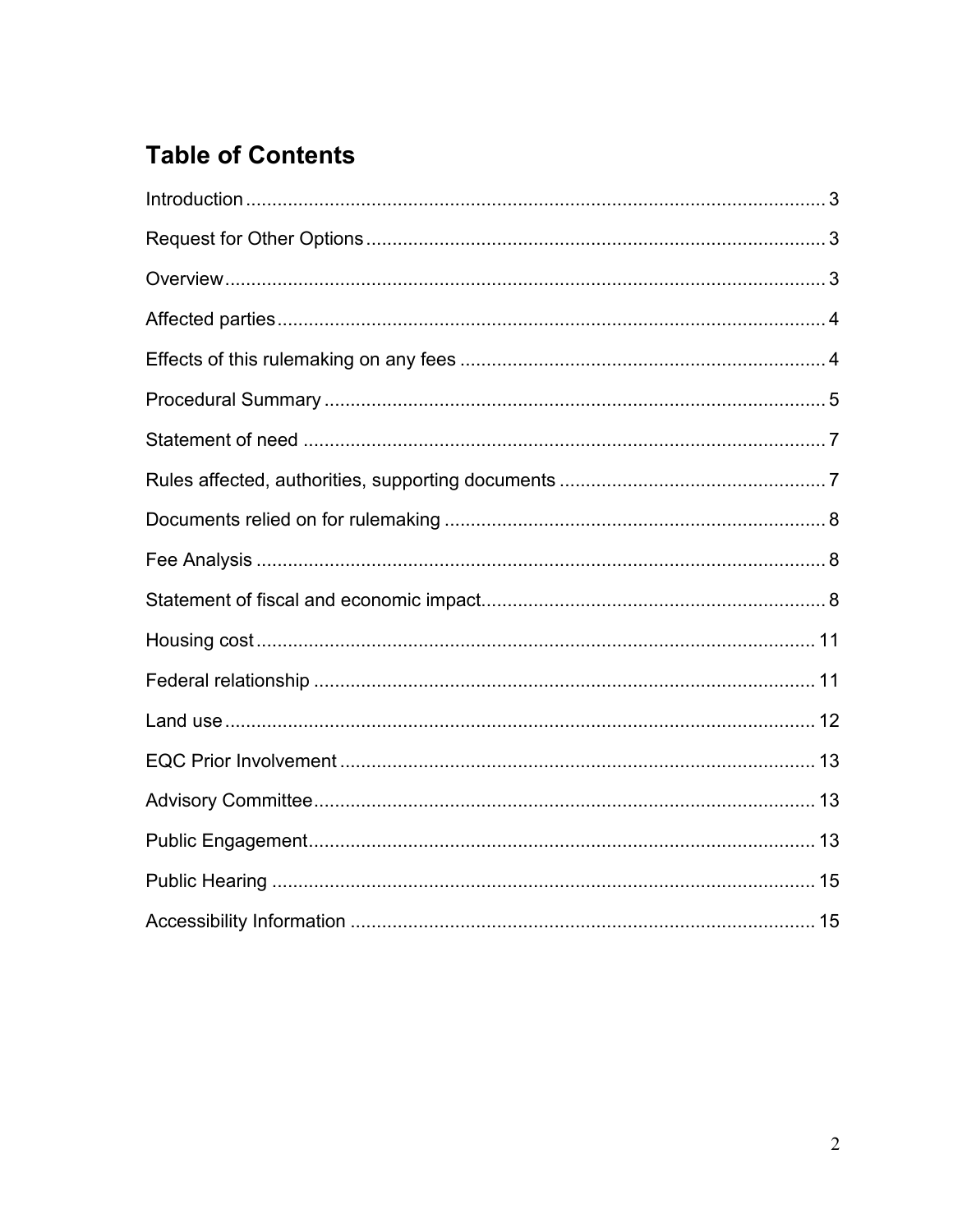# <span id="page-2-0"></span>**Introduction**

DEQ invites public input on proposed permanent rule amendments to chapter 340 division 218 of the Oregon Administrative Rules.

# <span id="page-2-1"></span>**Request for Other Options**

During the public comment period, DEQ asks for public comment on whether there are other options for achieving the rules' substantive goals while reducing the rules' negative economic impact on business.

# <span id="page-2-2"></span>**Overview**

## **Short summary of proposed rule changes**

DEQ is proposing rules that would allow issuance of general permits for similar Title V sources. The current Title V rules in division 218 only provide general permits for the following:

- Numerous similar sources;
- Major sources of hazardous air pollutants (HAPs) that are not subject to National Emission Standards for Hazardous Air Pollutants (NESHAP); and
- Sources DEO does not consider to be a problem sources based on its complaint record and compliance history.

A major source of HAPs is one that emits over 10 tons per year of an individual HAP or 25 tons per year of combined HAPs. An area source of HAPs is one that emits under these same thresholds.

To date, DEQ has not issued any Title V general permits for major HAP sources because no sources have met these criteria. DEQ does issue general Air Contaminant Discharge Permits (ACDPs) for similar non-Title V sources such as dry cleaners, coffee roasters, and gas stations. Once the general ACDP is placed on public notice and DEQ receives comments, DEQ then issues the general ACDP. Any source that qualifies for that general ACDP can be assigned to the general ACDP without additional public notice. DEQ maintains a list of all businesses that are assigned to general ACDPs. The same process will be used for Title V general permits.

At this time, the only source category for which DEQ plans to issue Title V general permits is air curtain incinerators (ACIs), used for woody debris disposal. Federal rules applicable to ACIs require owners or operators of these units to obtain Title V permits. There may be additional federal rules that require other source categories to have Title V permits in the future, for which a Title V general permit can be issued.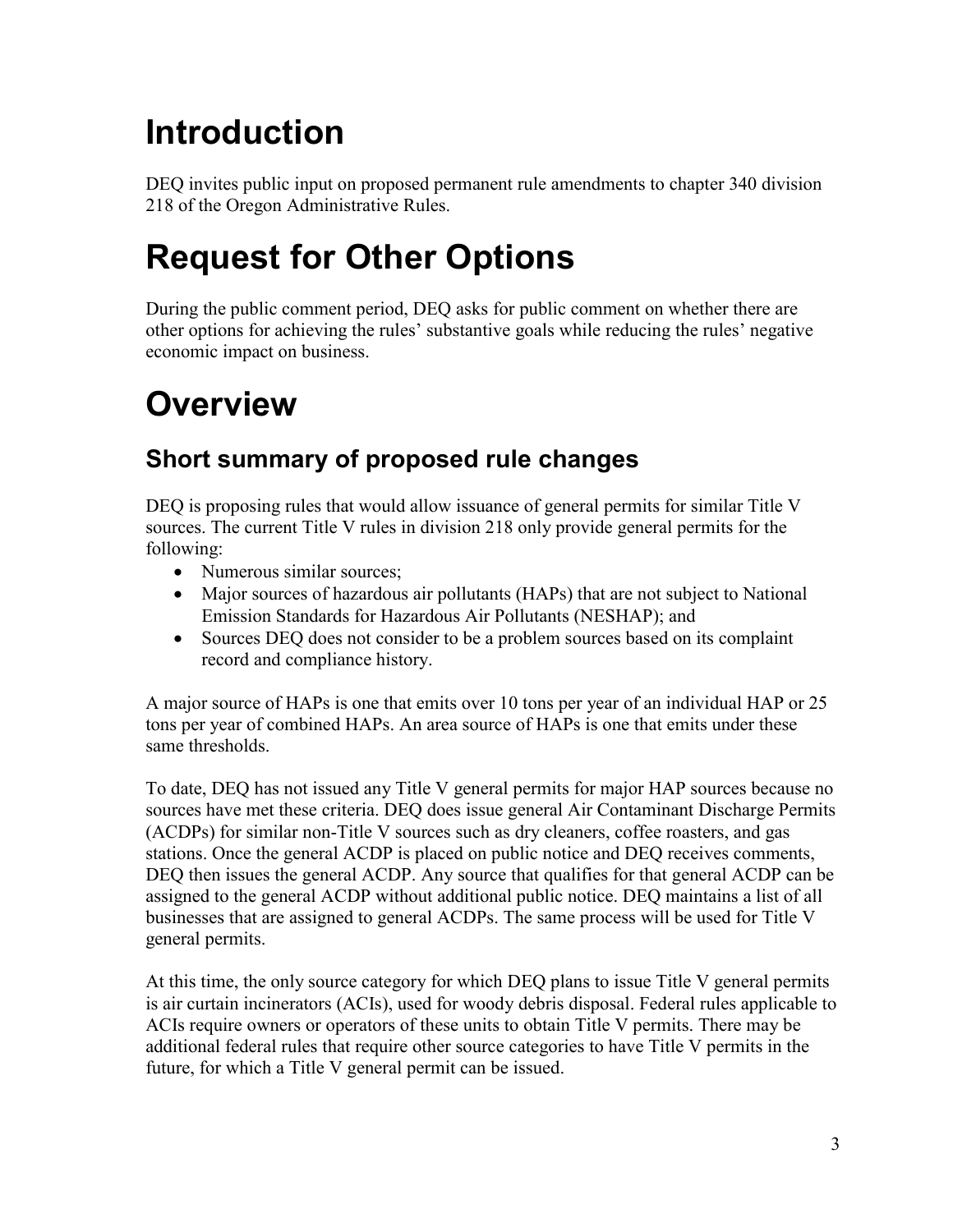## **Background of reasons for doing this rulemaking**

In 1994 when the Title V Operating Permits rules were adopted by the Environmental Quality Commission, NESHAPs were promulgated by EPA for only a handful of hazardous air pollutants and industry types. Currently, there are 140 NESHAPs adopted for major sources and 44 NESHAPs adopted for area sources. DEQ did not anticipate the need to issue Title V general permits for area sources or other similar sources at that time. DEQ is now considering Title V general permit rules for area sources because a number of ACI owners have expressed desire to use the devices for the removal of woody debris. There may be other area source categories besides ACIs that would qualify for Title V general permits in the future. In addition, there may be similar sources that are neither major nor area sources of HAPs that DEQ may want to permit on TV general permits.

## **How this rulemaking addresses the reasons for doing the rulemaking**

The proposed rules will allow for issuance of Title V general permits for multiple, similar sources rather than requiring individual Title V permits.

## **Key policy and technical issues**

The key policy issue for this proposed rulemaking is a resource issue for DEQ. By allowing for issuance of Title V general permits for multiple, similar sources rather than requiring individual Title V permits, DEQ can save resources. Issuing individual Title V permits for individual area sources is time consuming.

There are no technical issues for this proposed rulemaking because all the applicable requirements for all sources that qualify for a Title V general permit would be included in that general permit.

# <span id="page-3-0"></span>**Affected parties**

Affected parties include owners and operators of sources that may qualify for a Title V general permit and people that live nearby these sources.

## <span id="page-3-1"></span>**Effects of this rulemaking on any fees**

## **Brief summary of fiscal impact**

Sources that qualify for proposed Title V general permits would be required to pay the following Title V permit fees: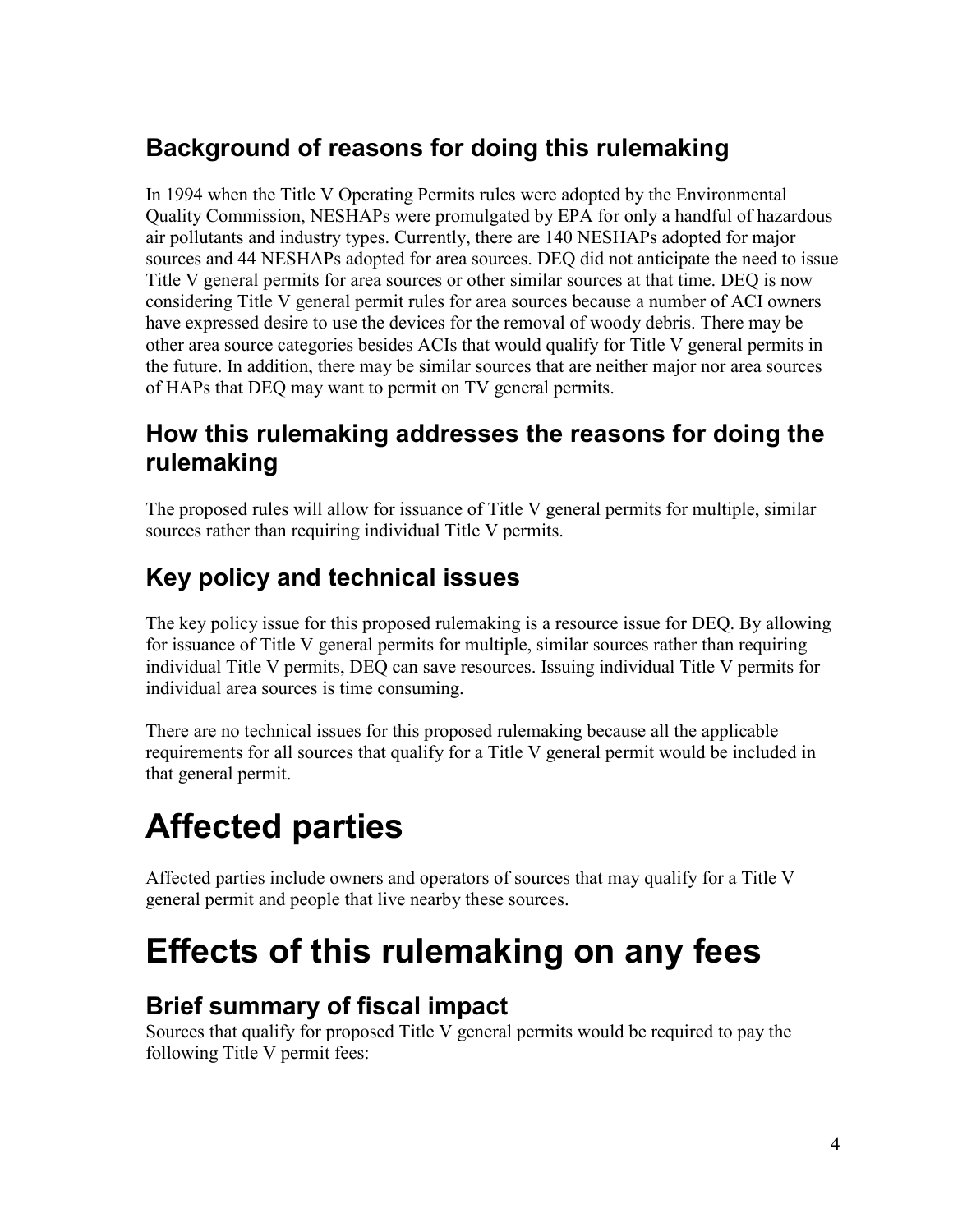| Fee Type                           | <b>Amount</b>                                      |
|------------------------------------|----------------------------------------------------|
| <b>Annual Base Fee</b>             | \$8,367                                            |
| Cleaner Air Oregon Annual          | \$2,859                                            |
| <b>Base Fee</b>                    |                                                    |
| <b>Total Annual Base Fee</b>       | \$11,336                                           |
| <b>Emission Fee</b>                | \$63.26 per ton of each regulated pollutant        |
| <b>Cleaner Air Oregon Emission</b> | \$21.61 per ton of each regulated pollutant        |
| Fee                                |                                                    |
| <b>Total Emission Fee</b>          | \$84.87 per ton of each regulated pollutant        |
| Specific Activity Fees (if         | ranging from $$510$ to $$30,612$                   |
| applicable)                        |                                                    |
| Greenhouse Gas Reporting Fee       | 12 percent of the Annual Base Fee and Emission Fee |
| (if applicable)                    |                                                    |

Owners or operators of sources that qualify for proposed Title V general permits may also incur expenses by hiring consultants to help with the application process. DEQ anticipates that this work can be done by the owner or operator and would not require the services of consultants. DEQ cannot quantify the impact at this time because the available information does not indicate whether the owners or operators would hire consultants or not and any such estimate would be speculative.

## <span id="page-4-0"></span>**Procedural Summary**

## **More information**

Information about this rulemaking is on this rulemaking's web page: [Title V General](https://www.oregon.gov/deq/Regulations/rulemaking/Pages/rTVGP2020.aspx)  [Permits 2020 Rulemaking Web Page](https://www.oregon.gov/deq/Regulations/rulemaking/Pages/rTVGP2020.aspx)

## **Public Hearings**

DEQ plans to hold one public hearing. Anyone can attend a hearing in person or teleconference.

Date: Jan. 17, 2020 Start time: 5 P.M. Street address: 700 NE Multnomah St. Room: 610 City: Portland, OR 97232

Teleconference phone number: 888-278-0296 Participant code: 8040259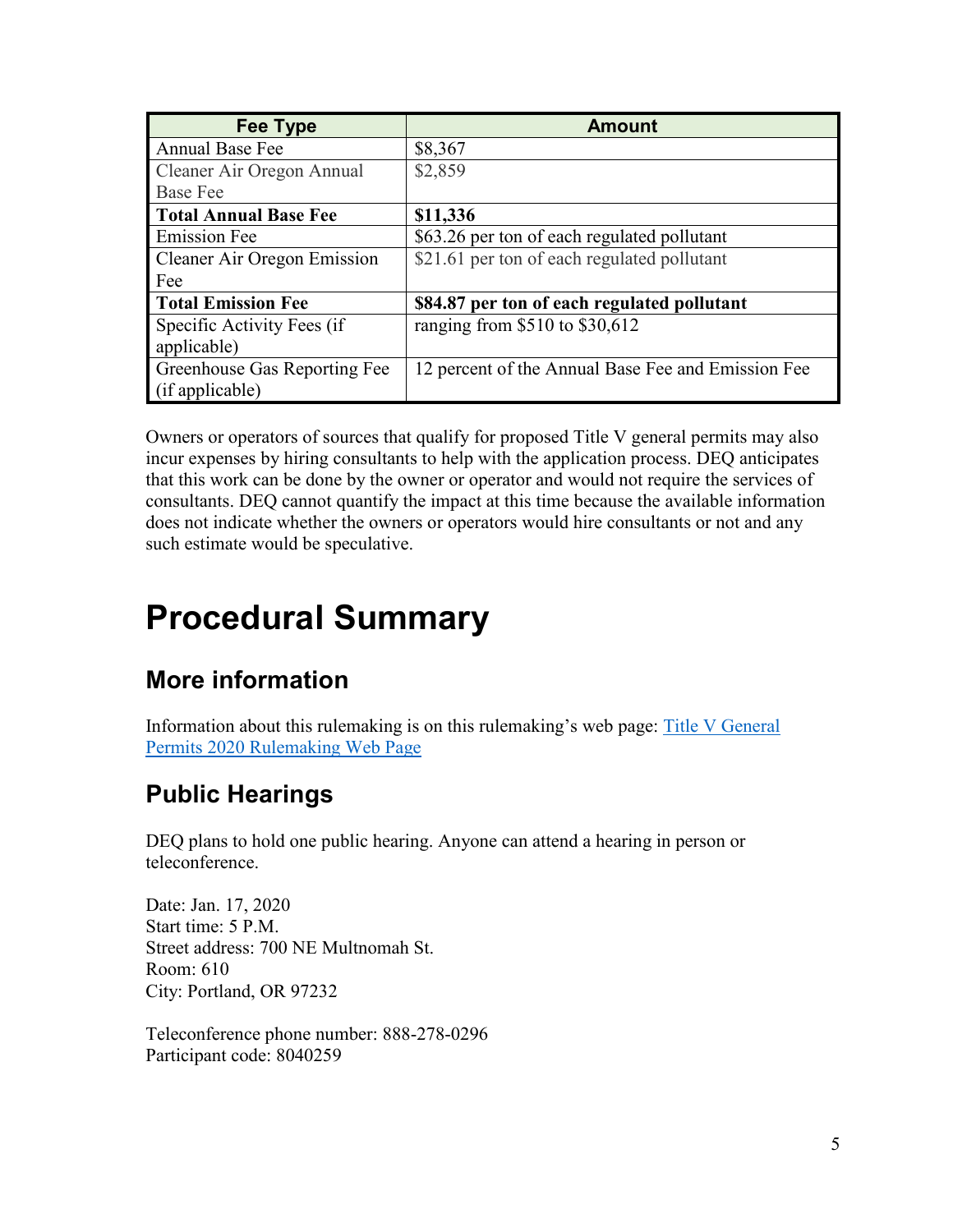### **How to comment on this rulemaking proposal**

DEQ is asking for public comment on the proposed rules. Anyone can submit comments and questions about this rulemaking. A person can submit comments via email, by regular mail or at the public hearing.

### **Comment deadline**

DEQ will only consider comments on the proposed rules that DEQ receives by 4 p.m., on Jan. 21, 2020.

### **Submit comment by email**

Any person can submit comments by sending an email. Commenters should include "Title V General Permit Rulemaking Comment" in the email subject line. Submit emails to: [TVGP2020@deq.state.or.us](mailto:TVGP2020@deq.state.or.us)

#### **Note for public university students:**

ORS 192.345(29) allows Oregon public university and OHSU students to protect their university email addresses from disclosure under Oregon's public records law. If you are an Oregon public university or OHSU student, notify DEQ that you wish to keep your email address confidential.

### **By mail**

Oregon DEQ Attn: Jill Inahara 700 NE Multnomah St., Room 600 Portland, OR 97232-4100

### **At hearing**

Jan. 17, 2020

## **Sign up for rulemaking notices**

Get email or text updates about this rulemaking by either:

- Signing up through this link: [Title V Permit Program Email List;](https://public.govdelivery.com/accounts/ORDEQ/subscriber/new?pop=t&topic_id=ORDEQ_249)
- Signing up on the rulemaking web site: Title V General Permits 2020 Rulemaking [Web Page](https://www.oregon.gov/deq/Regulations/rulemaking/Pages/rTVGP2020.aspx)
- Get email or text updates about other, future DEQ rulemaking by signing up through this link: [DEQ Email Notice List.](https://public.govdelivery.com/accounts/ORDEQ/subscriber/new?pop=t&topic_id=ORDEQ_548)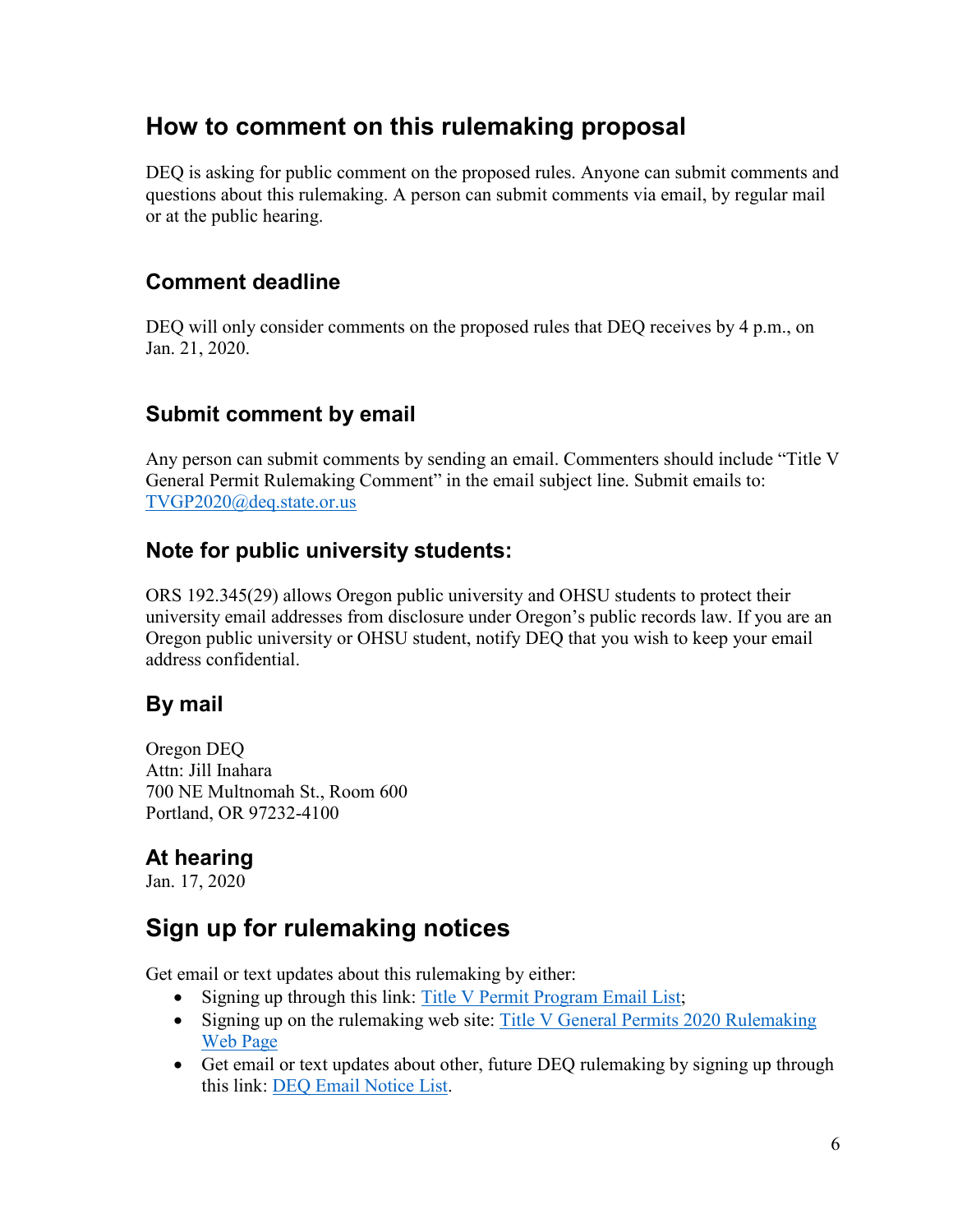## **What will happen next?**

DEQ will include a written response to comments in a staff report DEQ will submit to the Environmental Quality Commission. DEQ may modify the rule proposal based on the comments.

Proposed rules only become effective if the Environmental Quality Commission adopts them. DEQ's intended action is to present the proposed rule changes to the EQC as soon as possible after the earliest date on which the rule changes could take effect. DEQ intends to submit the proposed rule changes to the EQC on or after Feb. 11, 2020.

## <span id="page-6-0"></span>**Statement of need**

## **What need would the proposed rule address?**

Some sources that are not major sources of hazardous air pollutants, otherwise known as area sources, are required by federal regulation to obtain Title V permits. In addition, DEQ wants the ability to issue general permits to similar sources, not just area sources that qualify for a Title V general permit.

## **How would the proposed rule address the need?**

The proposed rules would allow DEQ to issue general permits for similar sources (both area HAP sources and other sources that qualify for a general permit) that are required to obtain Title V permits. This is currently not allowed under existing rules.

## **How will DEQ know the rule addressed the need?**

DEQ will know the rule addressed the need by being able to issue general permits, rather than issuing individual Title V permits, to similar sources that are required to obtain Title V permits.

## <span id="page-6-1"></span>**Rules affected, authorities, supporting documents**

### **Lead division**

Operations/Air Quality, Headquarters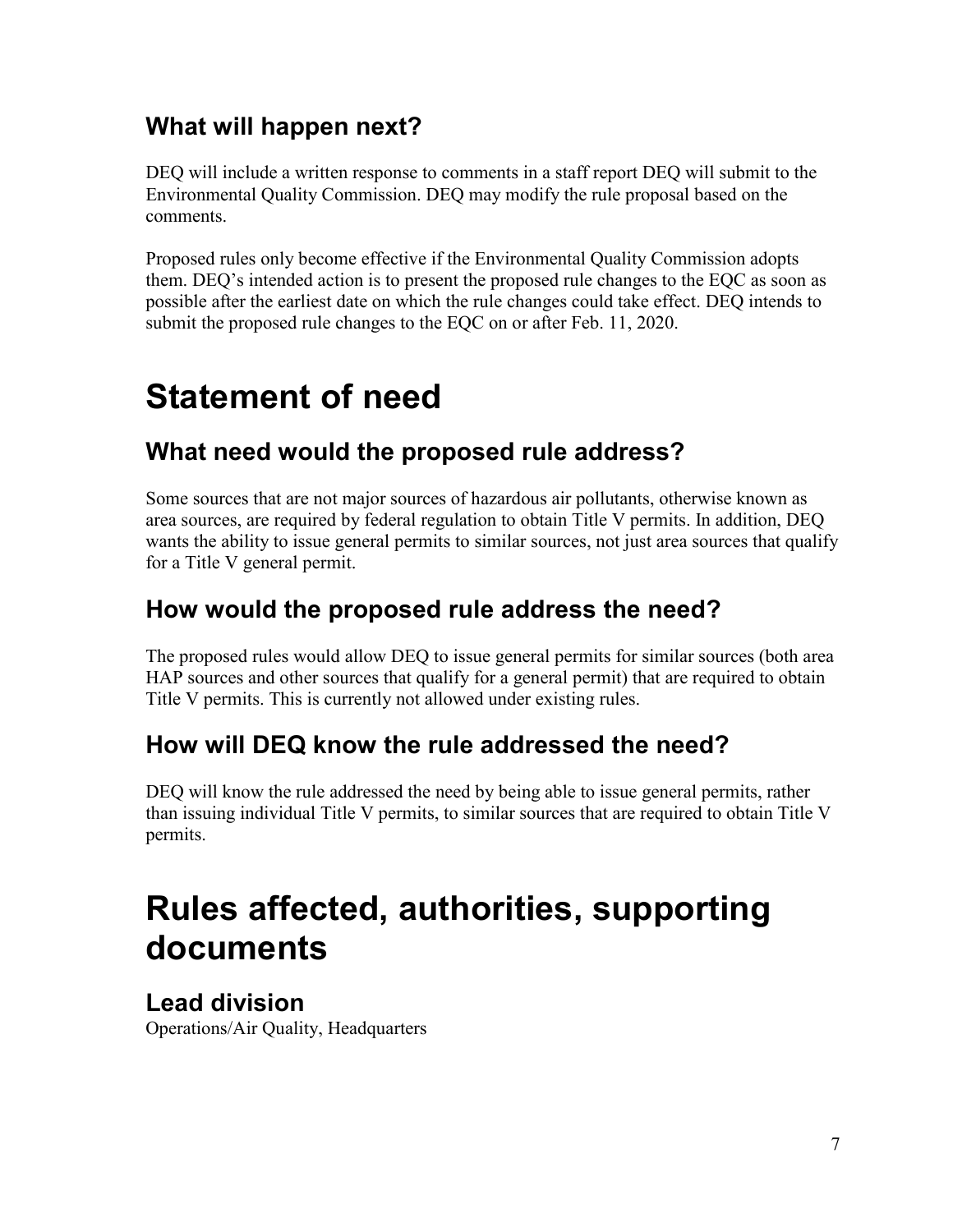### **Program or activity**

Oregon Title V Operating Permits

### **Chapter 340 action**

Amend – OAR 340-218-0090

| <b>Statutory Authority - ORS</b> |         |          |          |          |
|----------------------------------|---------|----------|----------|----------|
| 468.020                          | 468.065 | 468A.025 | 468A.040 | 468A.310 |

|       | <b>Statutes Implemented - ORS</b> |  |
|-------|-----------------------------------|--|
| 468 A |                                   |  |

### <span id="page-7-0"></span>**Documents relied on for rulemaking**

| Document title | <b>Document location</b>                                                                             |
|----------------|------------------------------------------------------------------------------------------------------|
| 40 CFR Part 70 | https://www.govinfo.gov/content/pkg/CFR-2019-title40-<br>vol17/xml/CFR-2019-title40-vol17-part70.xml |

## <span id="page-7-1"></span>**Fee Analysis**

This rulemaking does not involve any fees in aside from those already required under the Title V Operating Permit Program.

## <span id="page-7-2"></span>**Statement of fiscal and economic impact**

## **Fiscal and Economic Impact**

Adoption of the proposed Title V general permit rules is not expected to generate significant fiscal impacts. Fiscal impacts considered can be negative because it could increase costs of regulatory compliance for businesses. DEQ is unable to quantify the impact at this time because DEQ does not have information on the potential number of businesses that may be affected by this proposed rulemaking.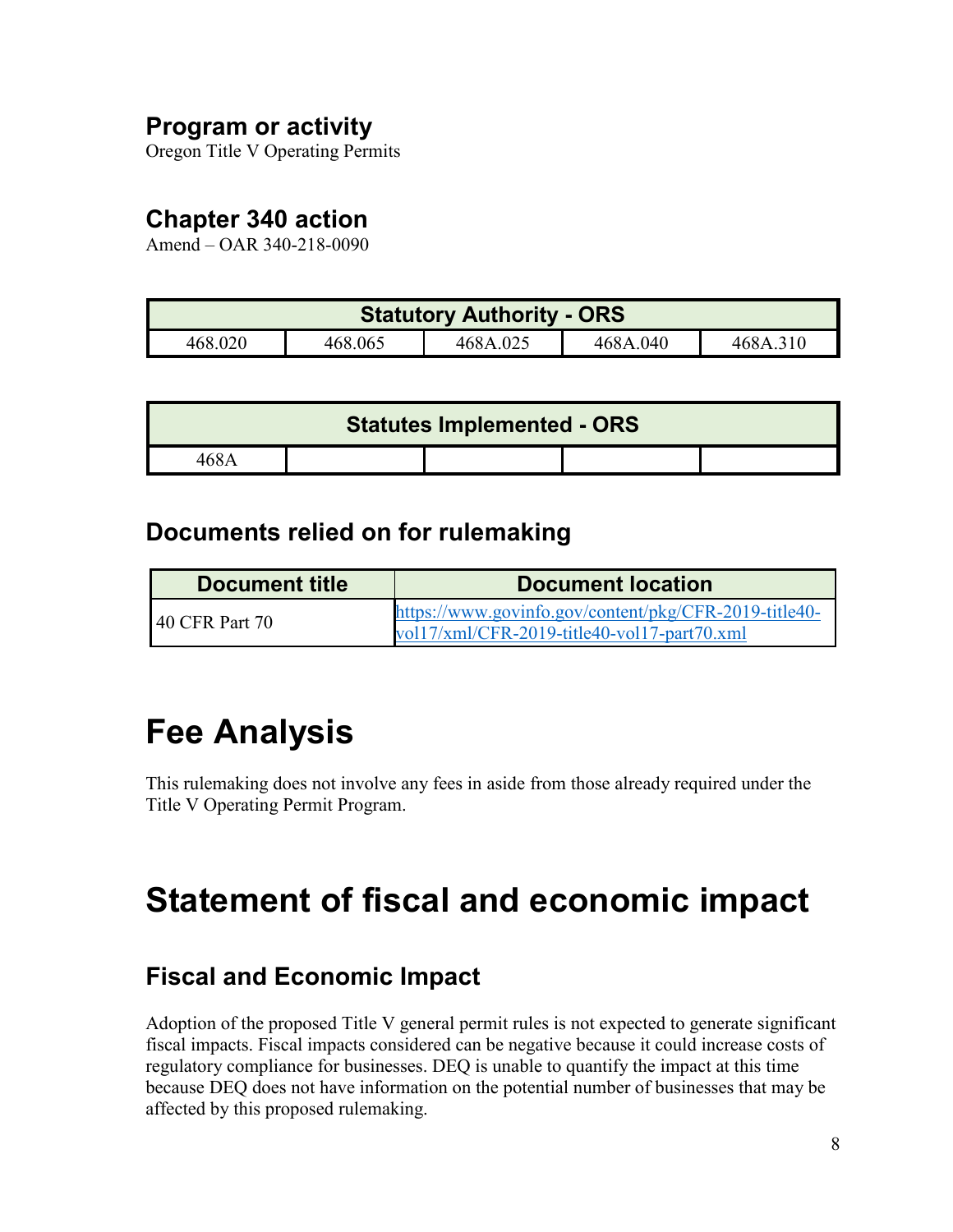## **Statement of Cost of Compliance**

### **State agencies**

There may be direct impacts to DEQ due to assistance and review of deliverables that would be submitted by affected businesses. Impacts would be less than those if DEQ issued individual Title V permits for each affected business rather than a general permit for all businesses in the source category.

### **Local governments**

DEQ does not anticipate any impact on local governments.

### **Public**

DEQ does not anticipate any impact on the public. At this time, the only source category for which DEQ plans to issue Title V general permits is air curtain incinerators. Across the country, forest management agencies are increasingly considering ACIs as an alternative to prescribed burning or pile burning. The United States Forest Service has funded research on ACIs and claims the devices promote forest health, decrease outbreaks of unwanted insects and support wildfire prevention efforts along the wildland-urban interface [https://www.fs.fed.us/t-d/pubs/pdf/hi\\_res/05511303hi.pdf.](https://www.fs.fed.us/t-d/pubs/pdf/hi_res/05511303hi.pdf)

#### **Large businesses - businesses with more than 50 employees**

For large businesses, the cost to comply with the proposed rules is identical to costs described under Fiscal and Economic Impact.

#### **Small businesses – businesses with 50 or fewer employees**

For small businesses, the cost to comply with the proposed rules is identical to costs described under Fiscal and Economic Impact.

#### **Cost of Compliance for Small Businesses**

#### **a. Estimated number of small businesses and types of businesses and industries with small businesses subject to proposed rule.**

Since there are currently no TV general permits, DEQ does not have information on the number of small businesses that may be affected by the proposed rules, and therefore, cannot accurately estimate an incremental increase in costs. The owners of operators of ACIs and other businesses in industry categories that would qualify for a Title V general permit would be required to pay the following fees: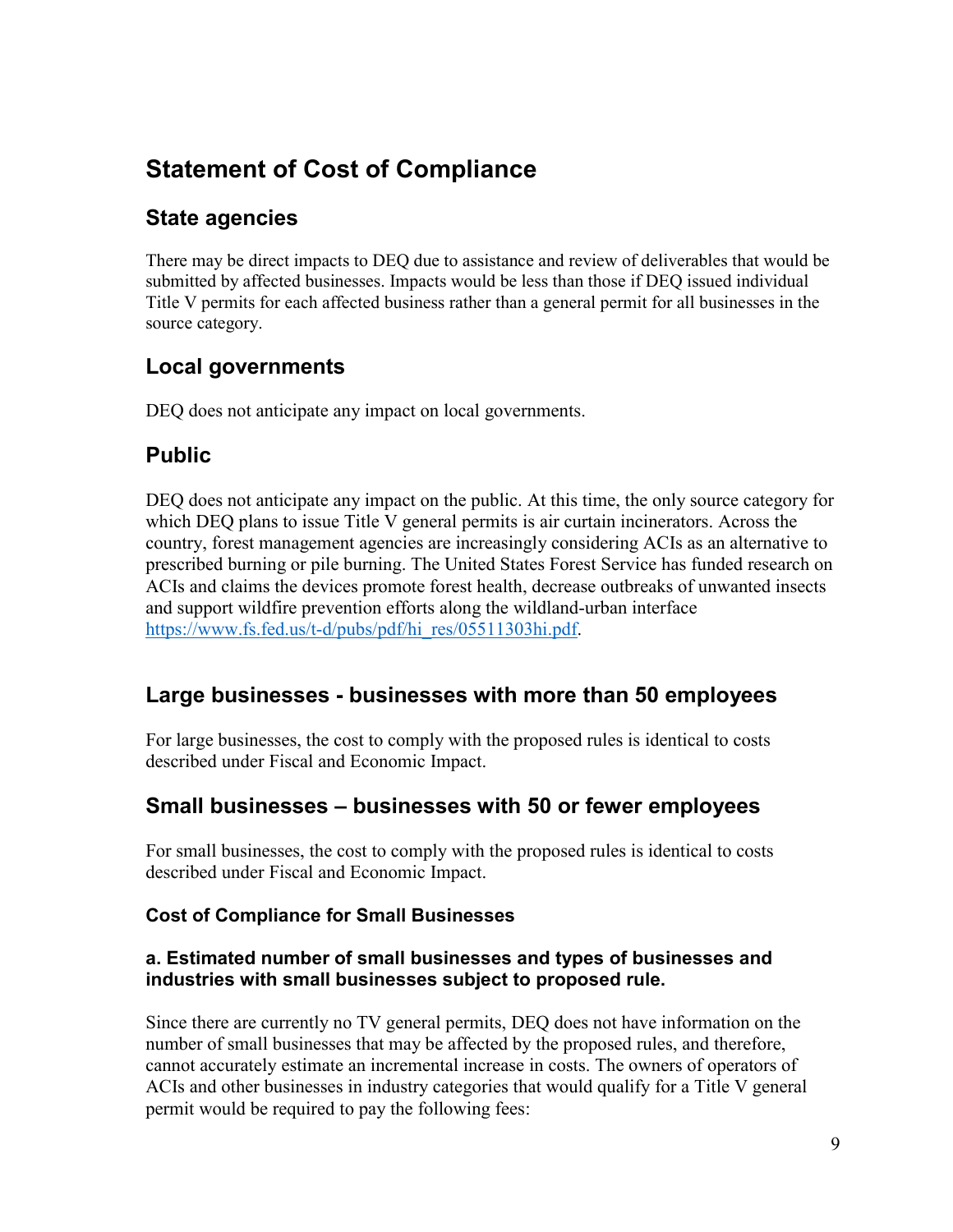- Annual fees of \$11,226 for the period of Nov. 15, 2019 to November 14, 2020, and for each annual period thereafter;
- Emission fees of \$84.87 per ton of each regulated pollutant emitted during calendar year 2018 and for each calendar year thereafter; and
- Specific activity fees and greenhouse gas reporting fees, if applicable.

#### **b. Projected reporting, recordkeeping and other administrative activities, including costs of professional services, required for small businesses to comply with the proposed rule.**

The proposed rules would require businesses that qualify for Title V general permits to comply with all requirements, including monitoring, recordkeeping and reporting. DEQ anticipates that this work can be done by the owner or operator and would not require the services of consultants.

#### **c. Projected equipment, supplies, labor and increased administration required for small businesses to comply with the proposed rule.**

The proposed rules would not require any additional resources.

#### **d. Describe how DEQ involved small businesses in developing this proposed rule.**

DEQ did not involve small businesses in developing this proposed rule because the proposed rulemaking will make it easier for small businesses to obtain Title V general permits.

Mitigation measures for small businesses

These proposed rules do not establish any new mitigation measures for small businesses because all small businesses currently holding Title V permits are required to pay permitting fees and emission fees. The Clean Air Act requires 100% the costs of the Title V Operating Permit Program to be paid affected businesses.

## **Documents relied on for fiscal and economic impact**

| <b>Document title</b>                  | <b>Document location</b>                           |
|----------------------------------------|----------------------------------------------------|
| OAR 340 division 220                   | https://secure.sos.state.or.us/oard/displayDivisio |
| <b>Oregon Title V Operating Permit</b> | nRules.action?selectedDivision=1541                |
| Fees                                   |                                                    |

## **Advisory committee fiscal review**

DEQ did not convene an advisory committee because DEQ already issues general Air Contaminant Discharge Permits to less complex sources. If the EPA rules did not require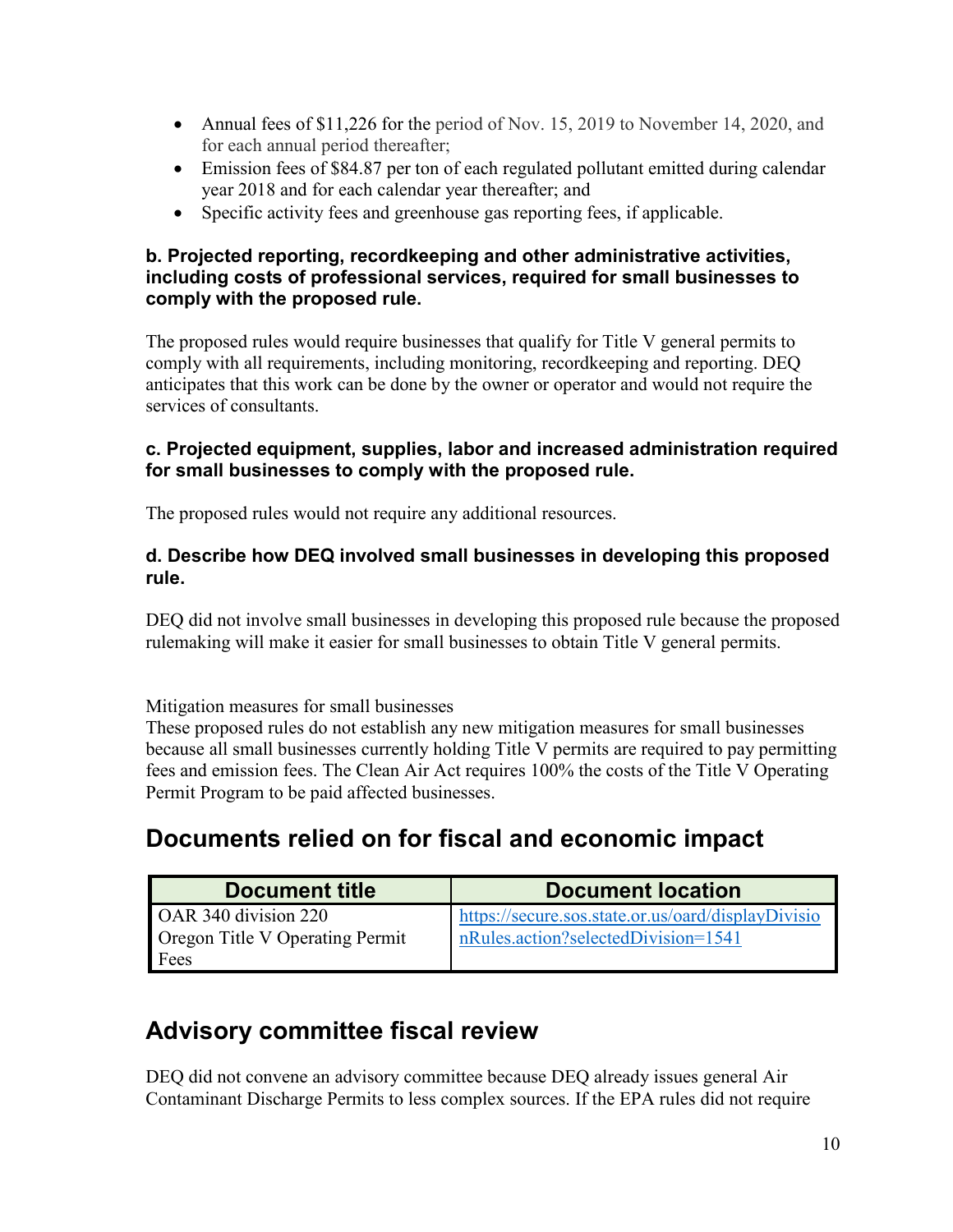Title V permits for some area sources, DEQ would issue these area sources a general Air Contaminant Discharge Permit rather than a general Title V permit. Therefore, DEQ did not see the need to establish an advisory committee for this rulemaking and therefore, did not appoint an advisory committee to review the fiscal impact statement.

# <span id="page-10-0"></span>**Housing cost**

To comply with ORS 183.534, DEQ determined the proposed rules may have an effect on the development cost of a 6,000-square-foot parcel and construction of a 1,200- square-foot detached, single-family dwelling on that parcel. The costs of additional permits, pollution control or process equipment, and compliance could be passed through by businesses providing products and services for such development and construction. The possible impact of these proposed changes appears to be minimal. DEQ cannot quantify the impact at this time because the available information does not indicate whether the costs would be passed on to consumers and any such estimate would be speculative.

# <span id="page-10-1"></span>**Federal relationship**

ORS 183.332, 468A.327 and OAR 340-011-0029 require DEQ to attempt to adopt rules that correspond with existing equivalent federal laws and rules unless there are reasons not to do so.

The proposed rules are not different from or in addition to federal requirements. 40 C.F.R. Part 70, EPA's rules that regulate Title V programs across the country, allows permitting authorities, after notice and opportunity for public participation, to issue a general permit covering numerous similar sources. Any general permit shall comply with all requirements applicable to other part 70 permits and shall identify criteria by which sources may qualify for the general permit. To sources that qualify, the permitting authority shall grant the conditions and terms of the general permit.

The restrictions on the types of sources that can obtain Title V general permits were not included in the Part 70 rules but were proposed by DEQ. As stated above, DEQ did not anticipate the need to issue Title V general permits for area sources or other similar sources.

## **What alternatives did DEQ consider if any?**

DEQ considered not proposing the Title V general permit rules for area sources and other similar sources but decided against that alternative. Rather than issue individual Title V permits, which can be time consuming, Title V general permits provide time savings and expedited permitting.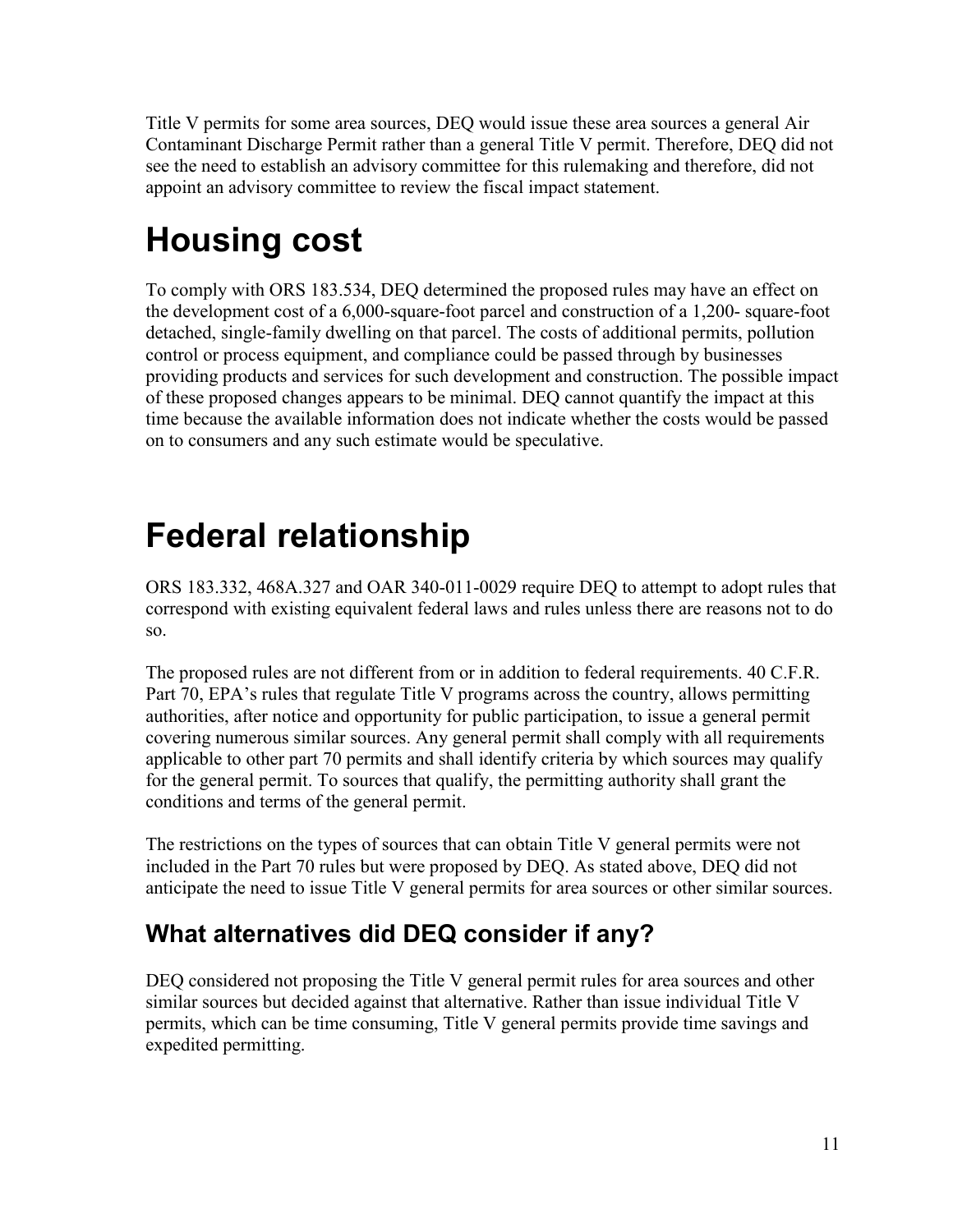# <span id="page-11-0"></span>**Land use**

### **Land-use considerations**

In adopting new or amended rules, ORS 197.180 and OAR 340-018-0070 require DEQ to determine whether the proposed rules significantly affect land use. If so, DEQ must explain how the proposed rules comply with state wide land-use planning goals and local acknowledged comprehensive plans.

Under OAR 660-030-0005 and OAR 340 Division 18, DEQ considers that rules affect land use if:

- The statewide land use planning goals specifically refer to the rule or program, or
- The rule or program is reasonably expected to have significant effects on:
- Resources, objects, or areas identified in the statewide planning goals, or
- Present or future land uses identified in acknowledge comprehensive plans.

DEQ determined whether the proposed rules involve programs or actions that affect land use by reviewing its Statewide Agency Coordination plan. The plan describes the programs that DEQ determined significantly affect land use. DEQ considers that its programs specifically relate to the following statewide goals:

| Goal | Title                                                         |
|------|---------------------------------------------------------------|
| 5    | Natural Resources, Scenic and Historic Areas, and Open Spaces |
| 6    | Air, Water and Land Resources Quality                         |
| 11   | <b>Public Facilities and Services</b>                         |
| 16   | <b>Estuarine Resources</b>                                    |
| 19   | Ocean Resources                                               |

Statewide goals also specifically reference the following DEQ programs:

- Nonpoint source discharge water quality program Goal 16
- Water quality and sewage disposal systems Goal 16
- Water quality permits and oil spill regulations Goal 19

## **Determination**

DEQ determined that the following proposed rules, listed under the Rules affected, authorities, supporting documents section above, are existing rules that affect programs or activities that the DEQ State Agency Coordination Program considers a land use program:

• OAR 340-218 – Oregon Title V Operating Permits

This rule proposal does not include any changes to land use procedures in the air quality permitting program. The proposed regulations would be consistent with state land use law because any facility that has received a Title V general permit will already have demonstrated land use compliance when they obtained or will obtain their underlying Air Quality permit. The air quality permit programs require that a new business provide a Land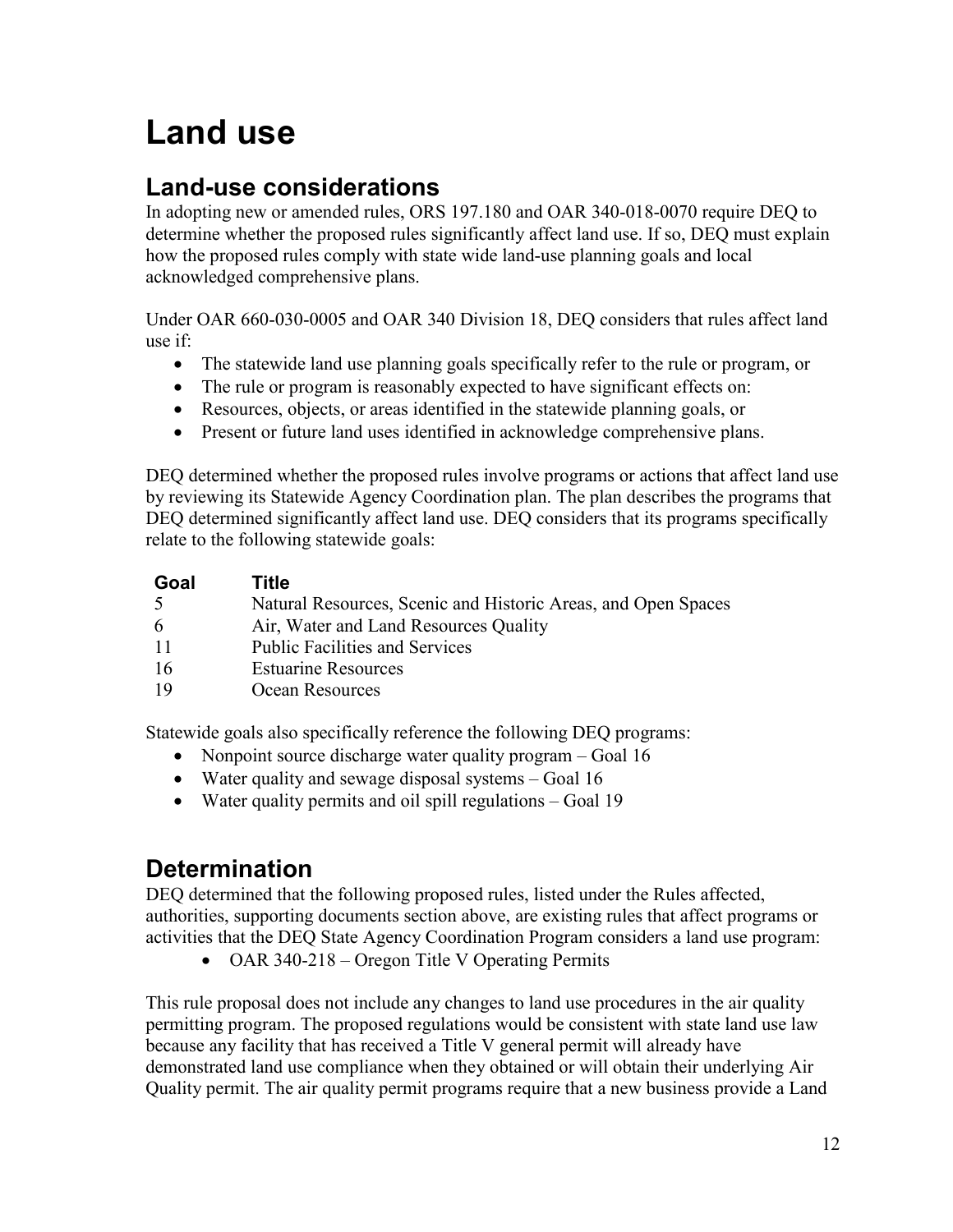Use Compatibility Statement from local government when applying for a permit. This assures that the business has an approved use for the property where it is located. Existing permittees have provided Land Use Compatibility Statements, which are on file with DEQ.

DEQ's statewide goal compliance and local plan compatibility procedures adequately cover the proposed rules.

- OAR 340-018-0040(1) compliance with statewide planning goals achieved by ensuring compatibility with acknowledged comprehensive plans
- OAR 340-018-0050(2)(a) ensuring compatibility with acknowledged comprehensive plans may be accomplished through a Land Use Compatibility Statement.

# <span id="page-12-0"></span>**EQC Prior Involvement**

DEQ did not present additional information specific to this proposed rule revision.

# <span id="page-12-1"></span>**Advisory Committee**

## **Background**

DEQ did not convene an advisory committee because DEQ already issues general Air Contaminant Discharge Permits to less complex sources. If the EPA rules did not require Title V permits for some area sources, DEQ would issue these area sources a general Air Contaminant Discharge Permit rather than a general Title V permit. Therefore, DEQ did not see the need to establish an advisory committee for this rulemaking.

## <span id="page-12-2"></span>**Public Engagement**

## **Public notice**

DEQ provided notice of the proposed rulemaking and rulemaking hearing by:

- On Dec. 23, 2019 Filing notice with the Oregon Secretary of State for publication in the January 2020 Oregon Bulletin;
- Posting the Notice, Invitation to Comment and Draft Rules on the web page for this rulemaking, located at: [Title V General Permit 2020 Rulemaking web page;](https://www.oregon.gov/deq/Regulations/rulemaking/Pages/rTVGP2020.aspx)
- Emailing approximately 12,147 interested parties on the following DEQ lists through GovDelivery: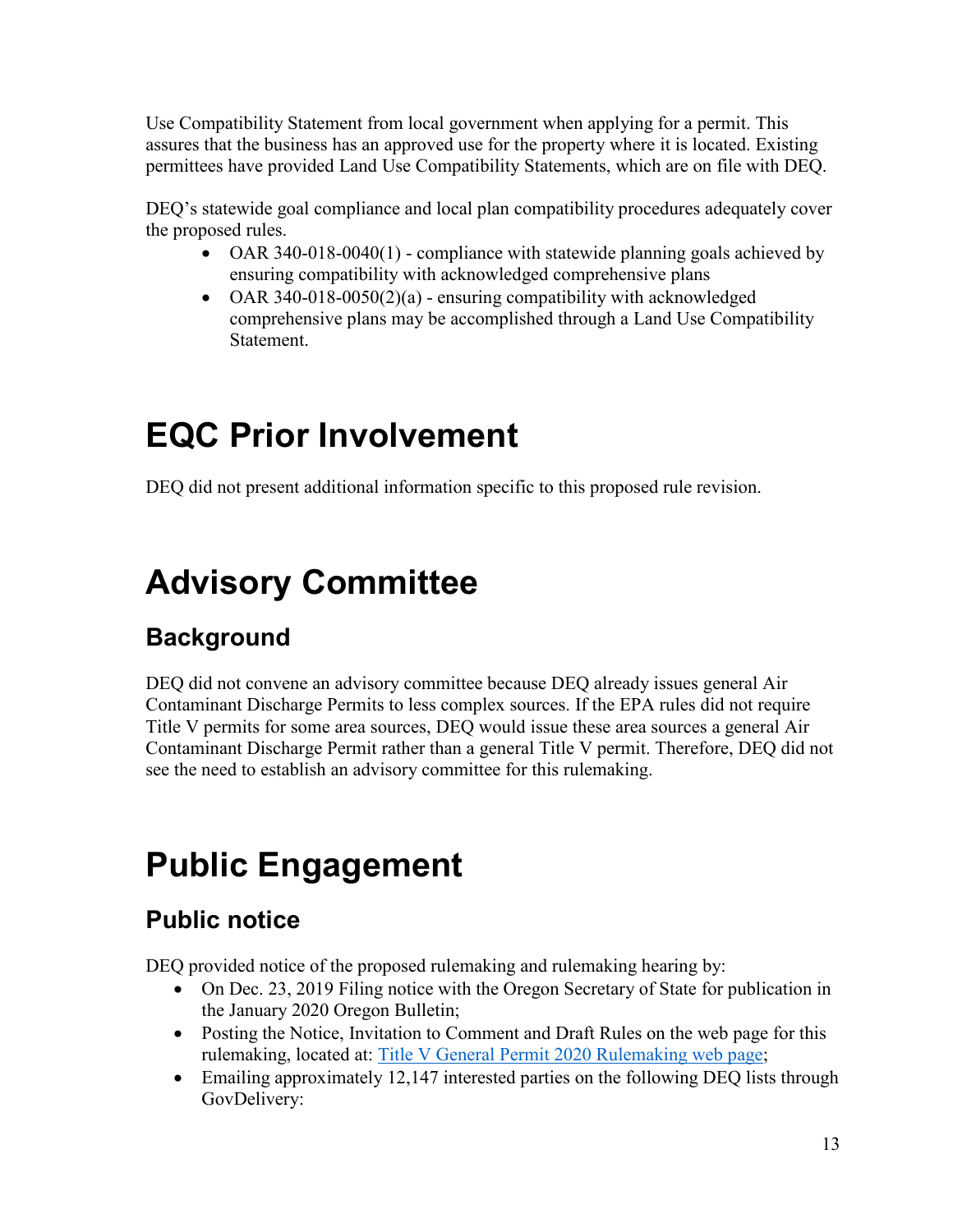- o Rulemaking
- o DEQ Public Notices
- o Title V Permit Program
- o Air Quality Permits
- Emailing the following key legislators required under [ORS 183.335:](http://www.leg.state.or.us/ors/183.html)
	- o Senate President Courtney
	- o Senator Dembrow
	- o Speaker Kotek
	- o Representative Power
- Posting on the DEO event calendar: DEO Calendar

### **How to comment on this rulemaking proposal**

DEQ is asking for public comment on the proposed rules. Anyone can submit comments and questions about this rulemaking. A person can submit comments via email, by regular mail or at the public hearing.

#### **Comment deadline**

DEQ will only consider comments on the proposed rules that DEQ receives by 4 p.m., on Jan. 21, 2020.

#### **Submit comment by email**

Any person can submit comments by sending an email. Commenters should include "Title V General Permit Rulemaking Comment" in the email subject line. Submit emails to: [TVGP2020@deq.state.or.us](mailto:TVGP2020@deq.state.or.us)

### **Note for public university students:**

ORS 192.345(29) allows Oregon public university and OHSU students to protect their university email addresses from disclosure under Oregon's public records law. If you are an Oregon public university or OHSU student, notify DEQ that you wish to keep your email address confidential.

#### **By mail**

Oregon DEQ Attn: Jill Inahara 700 NE Multnomah St., Suite 600 Portland, OR 97232-4100

#### **At hearing**

The Title V General Permit rulemaking hearing will take place at 5 p.m. Jan. 17, 2020.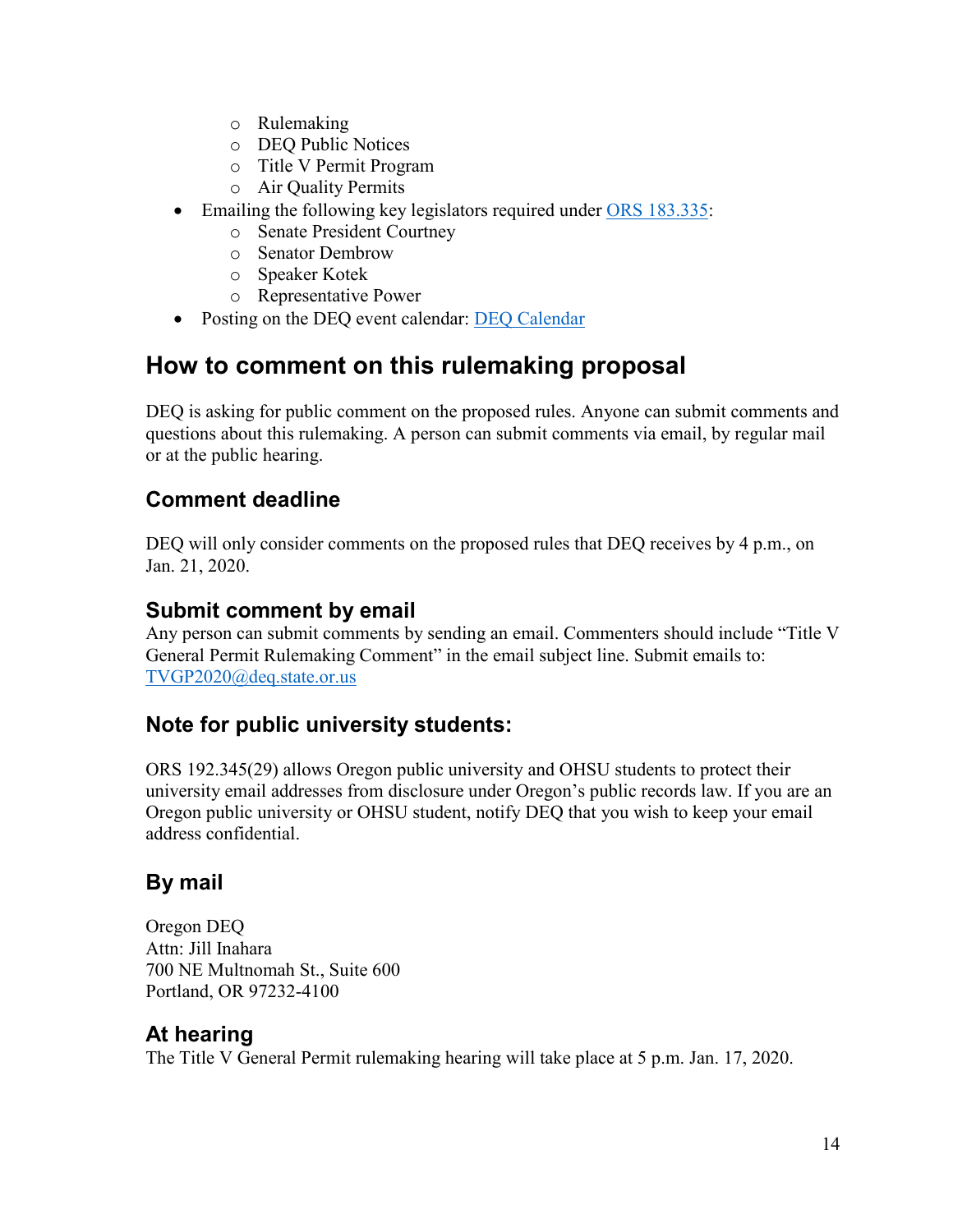# <span id="page-14-0"></span>**Public Hearing**

DEQ plans to hold one public hearing. Anyone can attend a hearing in person, or by webinar or teleconference.

Date: Jan. 17, 2020 Start time: 5 p.m. Street address: 700 NE Multnomah St. Room: 610 City: Portland, OR 97232

Teleconference phone number: 888-278-0296 Participant code: 8040259 Webinar link: [Webinar login](https://www.teleconference.att.com/servlet/AWMlogin)

Instructions on how to join webinar or teleconference: [Webinar/teleconference instructions](https://www.oregon.gov/deq/Rulemaking%20Docs/participantlinklog.pdf)

DEQ will consider all comments and testimony received before the closing date. DEQ will summarize all comments and respond to comments in the Environmental Quality Commission staff report.

# <span id="page-14-1"></span>**Accessibility Information**

DEQ can provide documents in an alternate format or in a language other than English upon request. Call DEQ at 800-452-4011 or email [deqinfo@deq.state.or.us.](mailto:deqinfo@deq.state.or.us)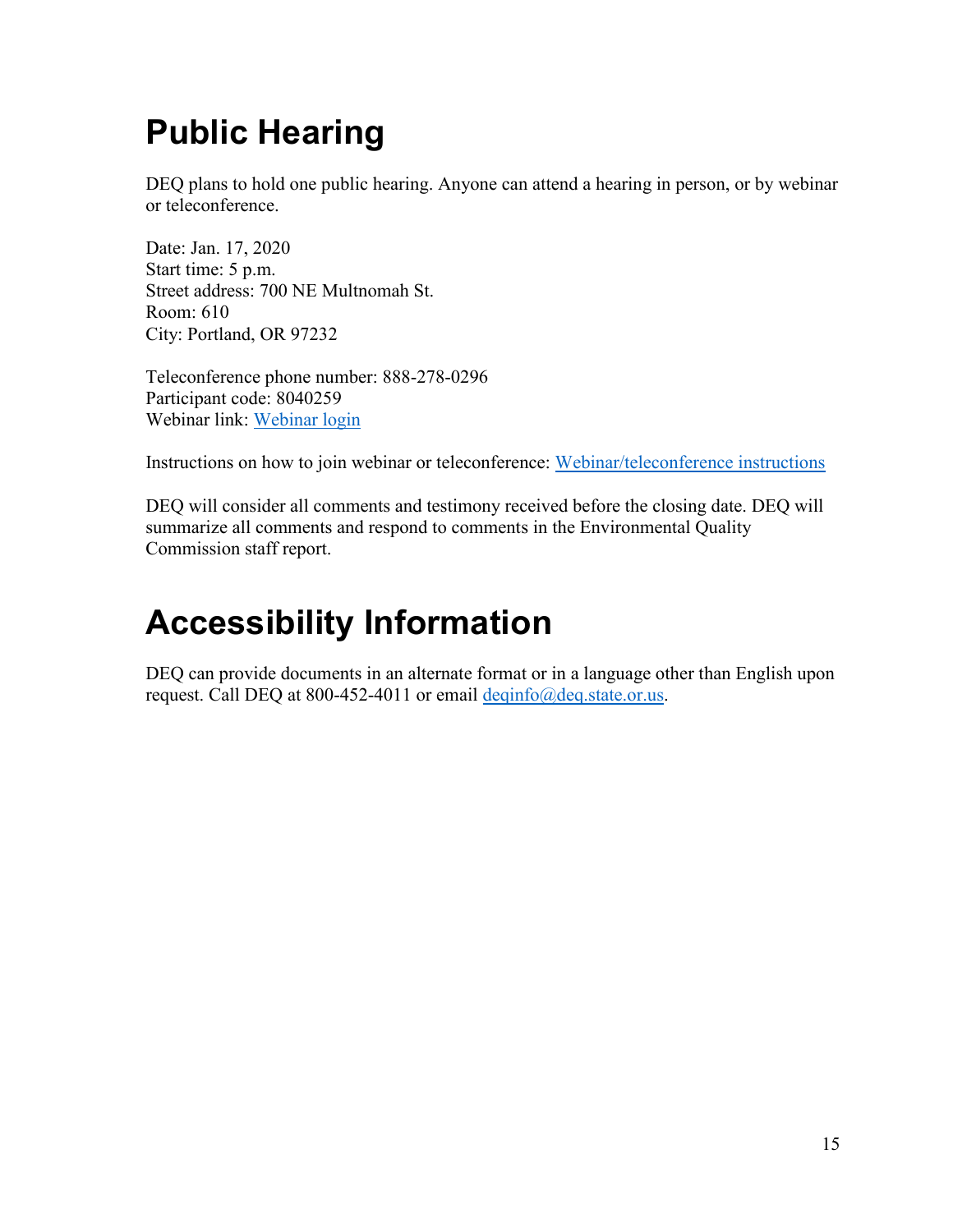

Key to Identifying Changed Text: Deleted Text New/inserted text

**Division 218**

#### **OREGON TITLE V OPERATING PERMITS**

#### **340-218-0090 General Permits**

(1) DEQ may, at its own discretion, after notice and opportunity for public participation provided under OAR 340-218-0210, issue general permits for covering numerous similar sources in specific source categories as defined that meet the criteria in section (32). General permits must comply with all requirements applicable to other Oregon Title V Operating Permits, including but not limited to emission limitations and standards, monitoring and related recordkeeping and reporting requirements, fees, and criteria by which sources may qualify for general permits.

(2) Any source may petition DEQ to establish a general permit and must do so within 60 days of becoming subject to the rule requiring a Title V permit. If DEQ determines that a general permit is not appropriate, the source shall file a complete application for a Title V permit within 90 days of the DEQ determination.

 $(23)$  The owner or operator of an existing major HAP source which meets all of the following criteria may apply to be covered under the terms and conditions of a general permit:

(a) The source is a major source under section 112 of the FCAA only;

(b) No emissions standard for existing sources, promulgated pursuant to section 112(d) of the FCAA or adopted under OAR 340-244-0200 through 340-244-0220, applies to the source; and

(a) There are several permittees, permit applicants or potential permit applicants who have the same or substantially similar operations, emissions, activities or facilities;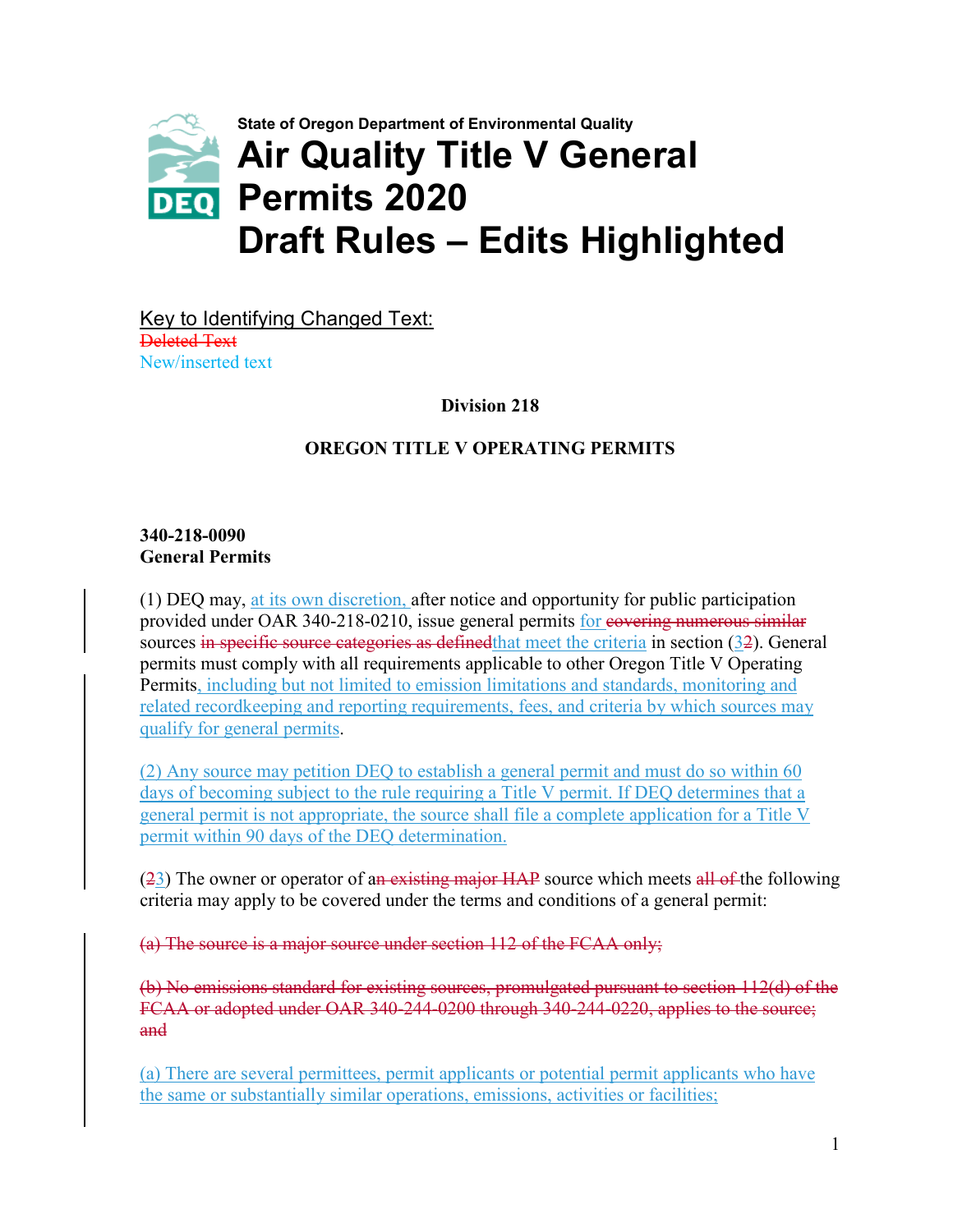(b) The permittees, permit applicants or potential permit applicants emit the same types of regulated air pollutants;

(c) The operations, emissions, activities or facilities are subject to the same or similar standards, limitations and operating requirements;

(d) The operations, emissions, activities or facilities are subject to the same or similar monitoring requirements;

(e) The permittees, permit applicants or potential permit applicants have the ability to comply with the general permit;

(f) The burden for DEQ to develop the general permit is not arduous; and

 $(g<sub>e</sub>)$  DEQ does not consider the existing source to be a problem source based on its complaint record and compliance history or does not anticipate the new source will be a problem source based on the source category and the emissions.

(4) General permits may be issued for the following purposes:

(a) To establish terms and conditions to implement applicable requirements;

(b) To establish terms and conditions to implement applicable requirements for specified categories of changes to permitted sources; and

(c) To establish Plant Site Emission Limits under OAR 340 division 222 from sources in the specified category.

(53) Notwithstanding the shield provisions of OAR 340-218-0110, the source will be subject to enforcement action for operation without an Oregon Title V Operating Permit if the source is later determined not to qualify for the conditions and terms of the general permit.

(6) General permits will not be authorized for affected sources under the national acid rain program unless provided in regulations promulgated under Title IV of the FCAA.

(74)(a) Oregon Title V Operating Permit program sources that would qualify for a general permit must apply to DEQ for coverage under the terms of the general permit or must apply for an Oregon Title V Operating Permit consistent with OAR 340-218-0040.

(b) If some but not all of a source's operations, activities and emissions are eligible for coverage under a general permit, the source must apply for and receive coverage under an Oregon Title V Operating permit under OAR 340-218-0040.

 $(c<sub>b</sub>)$  DEQ may, in the general permit, provide for applications which deviate from the requirements of OAR 340-218-0040, provided that such applications meet the requirements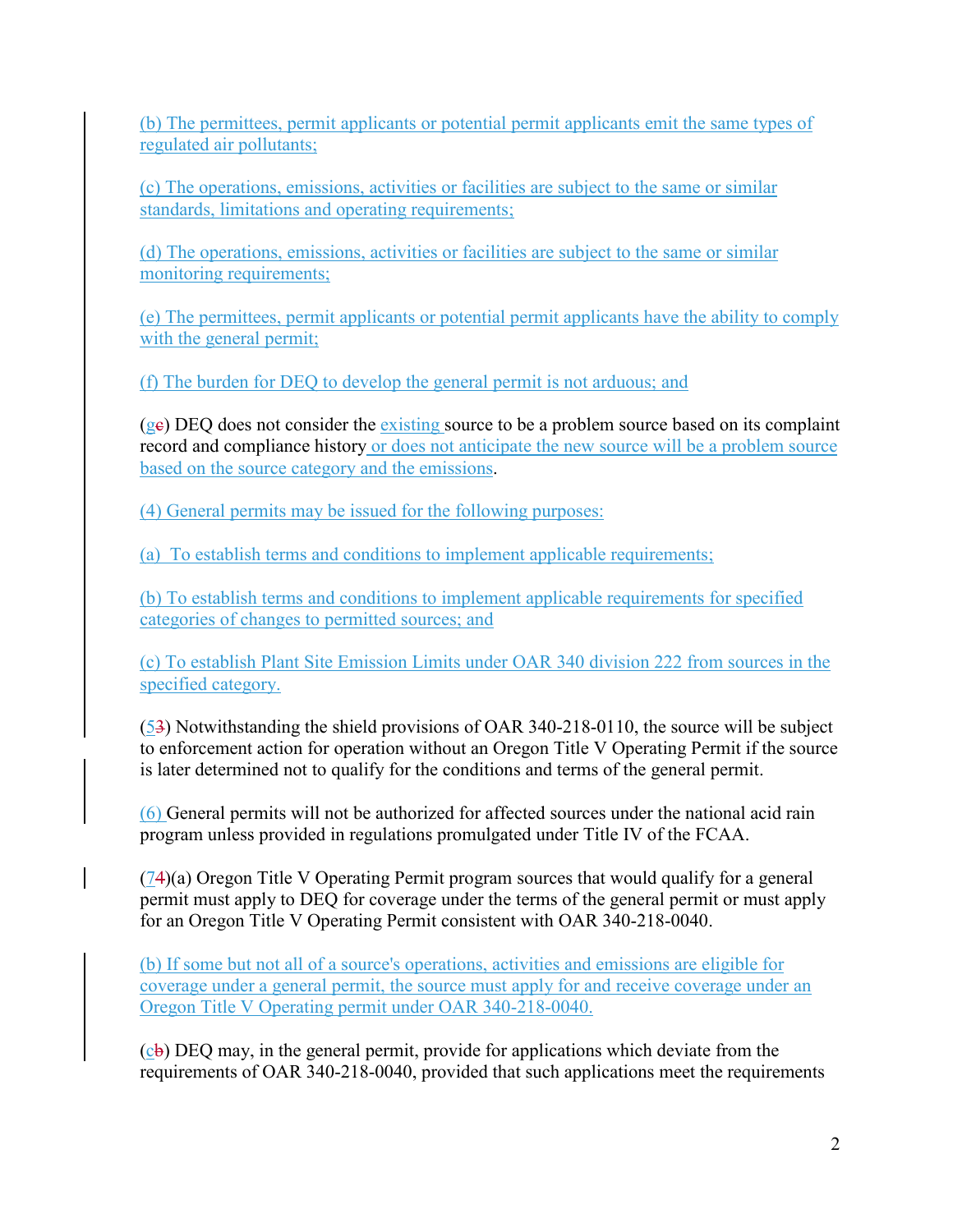of Title V of the FCAA and include all information necessary to determine qualification for, and compliance with, the general permit.

 $(de)$  Without repeating the public participation procedures required under OAR 340-218-0210, DEQ may grant an owner's or operator's request for authorization to operate under a general permit if the source meets the applicability criteria for the general permit, but such a grant will not be a final permit action for purposes of judicial review.

 $(85)$  When an emissions limitation applicable to a general permit source is promulgated by the EPA pursuant to 112(d), or adopted by the state-pursuant to OAR 340-244-0200 through 340-244-0220, the source must:

(a) Immediately comply with the provisions of the applicable emissions standard; and

(b)(A) Within 12 months of standard promulgation, apply for an operating permit, pursuant to OAR 340-218-0040, if three (3) or more years are remaining on the general permit term; or

(B) Apply for an operating permit at least 12 months prior to permit expiration, pursuant to OAR 340-218-0040, if less than three (3) years remain on the general permit term.

**Statutory/Other Authority:** ORS 468.020, ORS 468.065, ORS 468A.025, 468A.040 & 468A.310 **Statutes/Other Implemented:** ORS 468A **History:** DEQ 7-2015, f. & cert. ef. 4-16-15 DEQ 6-2001, f. 6-18-01, cert. ef. 7-1-01 DEQ 14-1999, f. & cert. ef. 10-14-99, Renumbered from 340-028-2170 DEQ 22-1995, f. & cert. ef. 10-6-95 DEQ 24-1994, f. & ef. 10-28-94 DEQ 13-1993, f. & ef. 9-24-93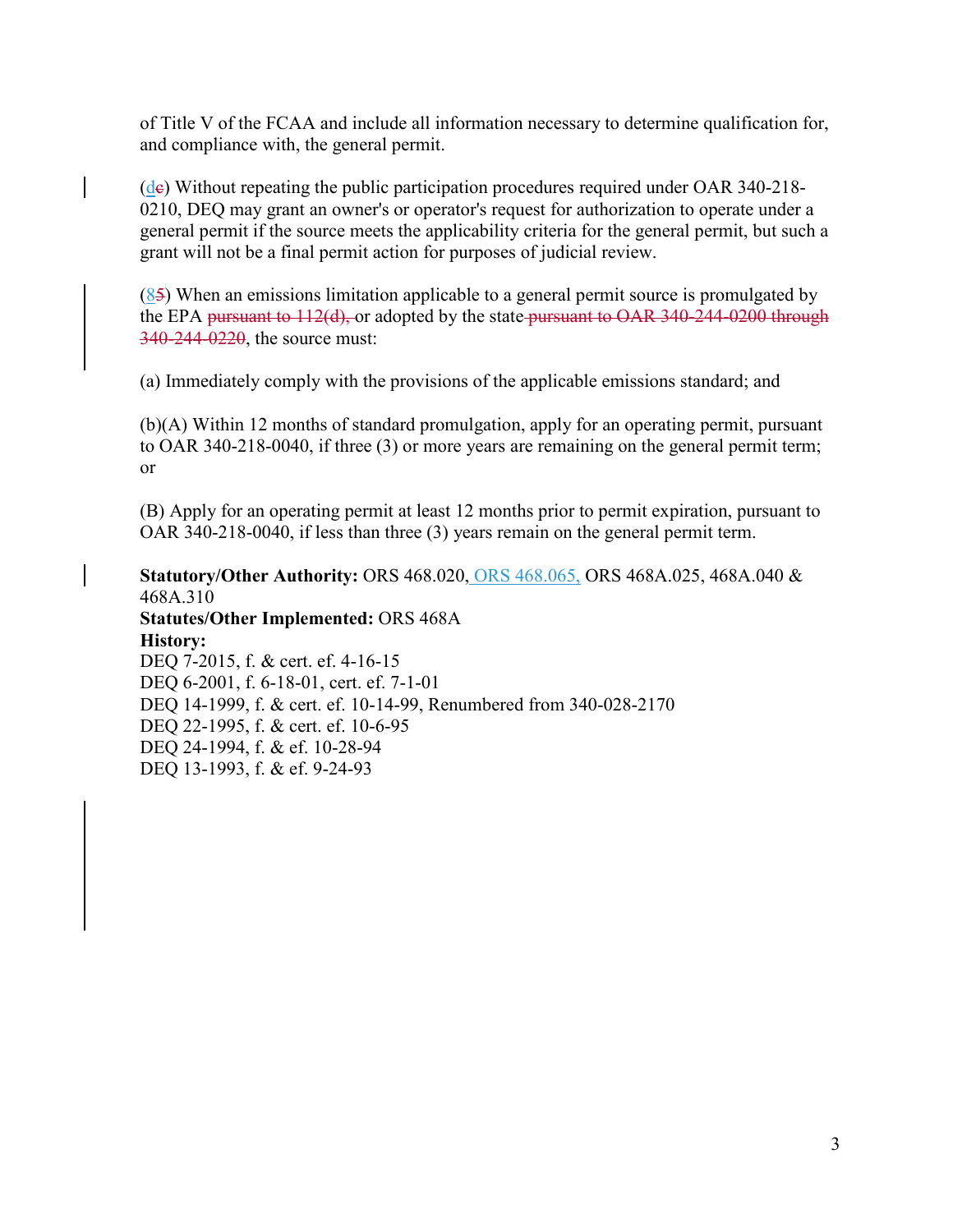

#### **Division 218**

#### **OREGON TITLE V OPERATING PERMITS**

#### **340-218-0090 General Permits**

(1) DEQ may, at its own discretion, after notice and opportunity for public participation provided under OAR 340-218-0210, issue general permits for sources that meet the criteria in section (3). General permits must comply with all requirements applicable to other Oregon Title V Operating Permits, including but not limited to emission limitations and standards, monitoring and related recordkeeping and reporting requirements, fees, and criteria by which sources may qualify for general permits.

(2) Any source may petition DEQ to establish a general permit and must do so within 60 days of becoming subject to the rule requiring a Title V permit. If DEQ determines that a general permit is not appropriate, the source shall file a complete application for a Title V permit within 90 days of the DEQ determination.

(3) The owner or operator of a source which meets the following criteria may apply to be covered under the terms and conditions of a general permit:

(a) There are several permittees, permit applicants or potential permit applicants who have the same or substantially similar operations, emissions, activities or facilities;

(b) The permittees, permit applicants or potential permit applicants emit the same types of regulated air pollutants;

(c) The operations, emissions, activities or facilities are subject to the same or similar standards, limitations and operating requirements;

(d) The operations, emissions, activities or facilities are subject to the same or similar monitoring requirements;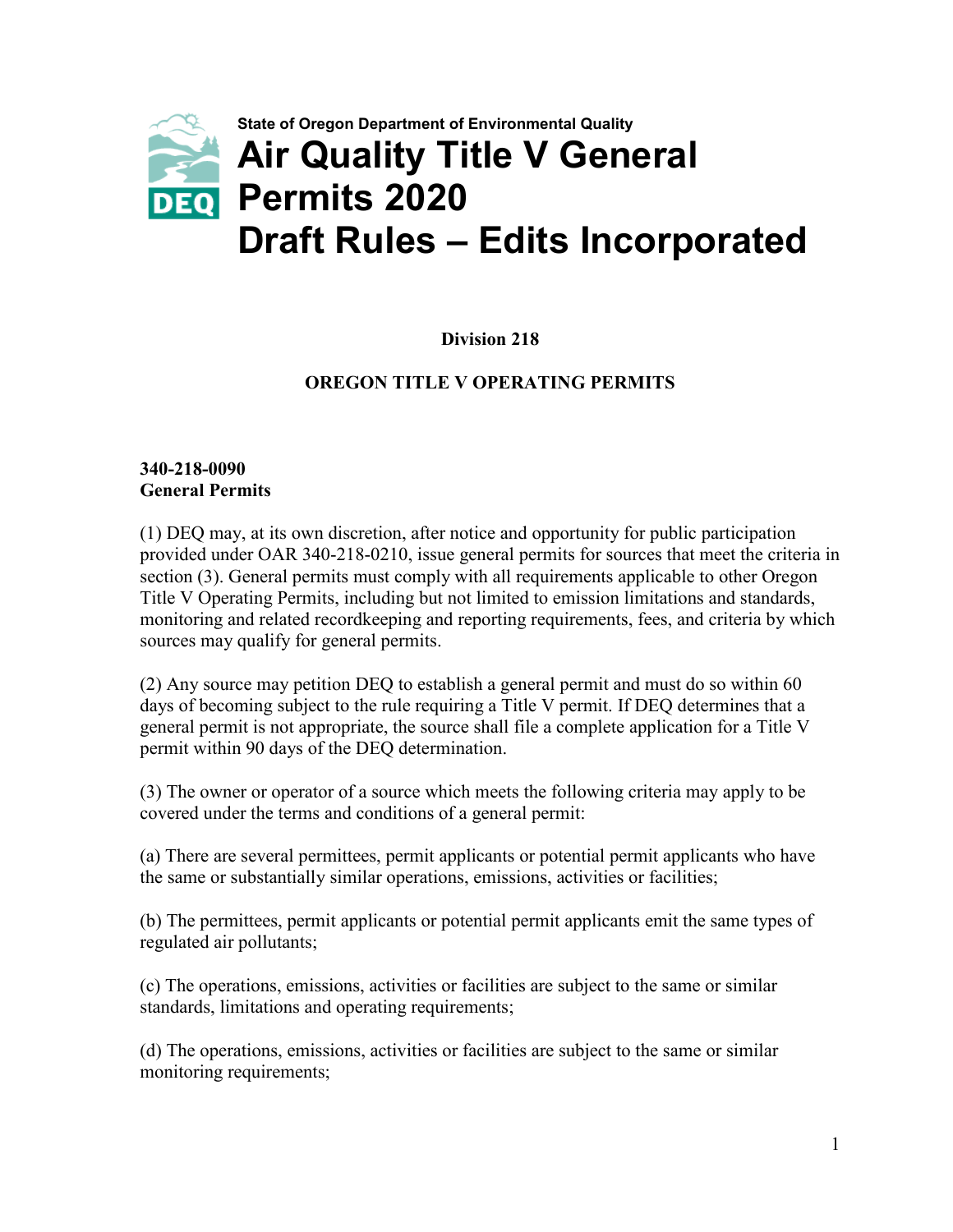(e) The permittees, permit applicants or potential permit applicants have the ability to comply with the general permit;

(f) The burden for DEQ to develop the general permit is not arduous; and

(g) DEQ does not consider the existing source to be a problem source based on its complaint record and compliance history or does not anticipate the new source will be a problem source based on the source category and the emissions.

(4) General permits may be issued for the following purposes:

(a) To establish terms and conditions to implement applicable requirements;

(b) To establish terms and conditions to implement applicable requirements for specified categories of changes to permitted sources; and

(c) To establish Plant Site Emission Limits under OAR 340 division 222 from sources in the specified category.

(5) Notwithstanding the shield provisions of OAR 340-218-0110, the source will be subject to enforcement action for operation without an Oregon Title V Operating Permit if the source is later determined not to qualify for the conditions and terms of the general permit.

(6) General permits will not be authorized for affected sources under the national acid rain program unless provided in regulations promulgated under Title IV of the FCAA.

(7)(a) Oregon Title V Operating Permit program sources that would qualify for a general permit must apply to DEQ for coverage under the terms of the general permit or must apply for an Oregon Title V Operating Permit consistent with OAR 340-218-0040.

(b) If some but not all of a source's operations, activities and emissions are eligible for coverage under a general permit, the source must apply for and receive coverage under an Oregon Title V Operating permit under OAR 340-218-0040.

(c) DEQ may, in the general permit, provide for applications which deviate from the requirements of OAR 340-218-0040, provided that such applications meet the requirements of Title V of the FCAA and include all information necessary to determine qualification for, and compliance with, the general permit.

(d) Without repeating the public participation procedures required under OAR 340-218-0210, DEQ may grant an owner's or operator's request for authorization to operate under a general permit if the source meets the applicability criteria for the general permit, but such a grant will not be a final permit action for purposes of judicial review.

(8) When an emissions limitation applicable to a general permit source is promulgated by the EPA or adopted by the state, the source must: